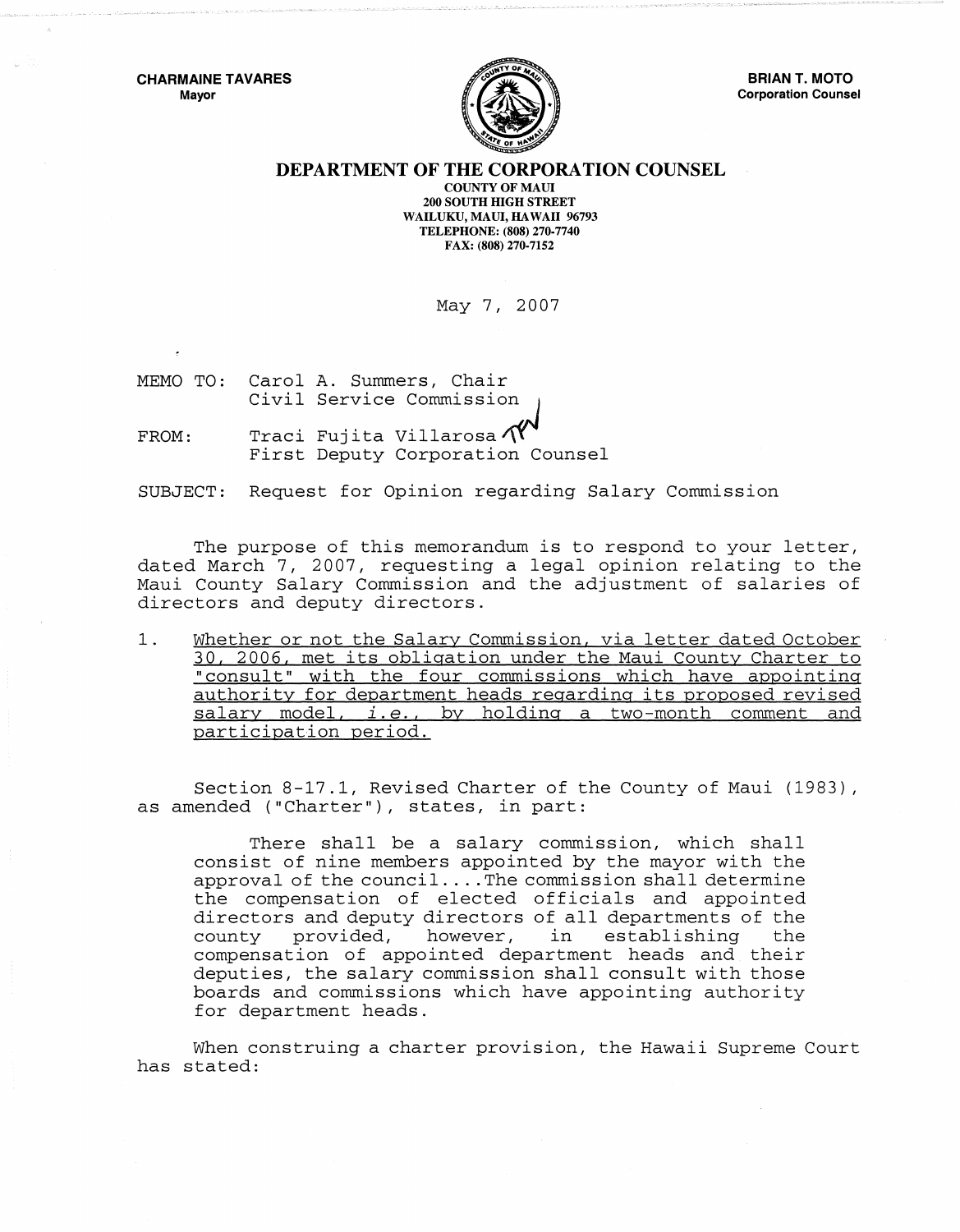Carol A. Summers, Chair Civil Service Commission May 7, 2007 Page 2

> The interpretation of the charter is similar to the interpretation of a statute. And [t] he standard of review for statutory construction is well-established. The interpretation of a statute is a question of law<br>which this court reviews de novo. In addition, our which this court reviews de novo. foremost obligation is to ascertain and give effect to the intention of the legislature [,] which is to be obtained primarily from the language contained in the statute itself. And where the language of the statute is plain and unambiguous, our only duty is to give effect to its plain and obvious meaning.

The Charter does not define the term "consult". In accordance with the rule of construction just cited, our duty is to give effect, when possible, to the plain meaning of the Charter's provisions. Black's Law Dictionary def ines "consult" as "[ t] he act of asking the advice or opinion of someone...."<sup>2</sup>

In proposing the revised salary model, the Salary Commission followed previous practices and sent a letter, dated October 30, 2006, to all department heads, deputies, and commissions with appointing authority. A copy of the letter is attached hereto as Exhibit "1". The purpose of the letter was to inform recipients<br>about the proposed salary model, the compensation levels the proposed salary model, the compensation levels anticipated, and the proposed effective date of the new compensation levels. The letter stated that" [d] ue to the model's complexi ty, and to encourage your participation in the review process, we [the Salary Commission] are providing a two-month comment period before final adoption." Further, the letter informed recipients about the Salary Commission's scheduled meetings in November 2006 and December 2006 and strongly urged recipients "to take a look at the model beforehand and attend *both* meetings." (Italics in original.) The letter enclosed a copy of the revised salary model and included instructions on viewing the Salary Commission's website.

At its January 12, 2007 meeting, the Salary Commission voted to approve salary increases for directors and deputies.

In the absence of law prescribing the manner or degree of consultation that is to occur between the Salary Commission and

<sup>&</sup>lt;sup>1</sup> Maui County Council v. Thompson, 84 Hawaii 105, 106, 929 P.2d 1355, 1356 (1996) (alteration in original).

 $^2$  Black's Law Dictionary 335 (8<sup>th</sup> ed. 2004).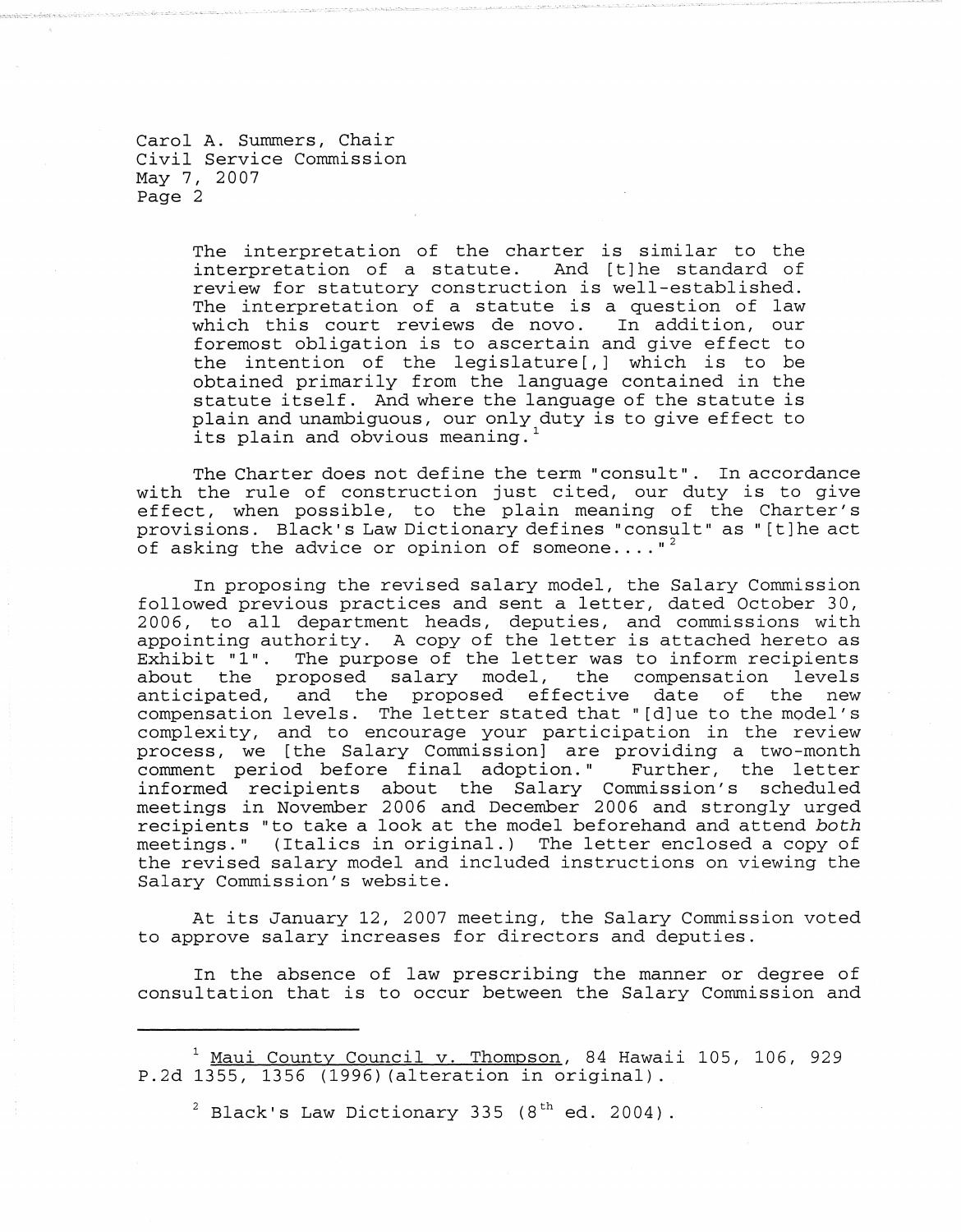Carol A. Summers, Chair Civil Service Commission May 7, 2007 Page 3

other boards and commissions, we believe that Salary Commission decisions on policy matters within their jurisdiction are entitled to some deference. The Charter authorizes the Salary Commission to establish the compensation of various County officers. The exact method by which the Salary Commission consults with County boards and commissions is a matter left to the Salary Commission's reasoned judgment. Al though the Salary Commission could have consulted with boards and commissions in any number of different ways, we cannot say, based on the record, that the methods and timetable chosen by the Salary Commission were so unreasonable as to constitute a violation of the Charter. Regardless of the importance of the underlying policy issues at stake, it is not appropriate for this Department to substitute its judgment as to what constitutes appropriate consultation for the reasoned judgment of the responsible agency.

2. Whether or not the Salary Commission, via letter dated January 23, 2007, has the authority to require the four commissions which have appointing authority for department heads to permanently appoint a member to attend the Salary Commission's meetings and key sub-committee meetings essentially passing off its responsibility in the consultation process.

The Salary Commission's letter dated January 23, 2007 stated, in part:

We recognize that the Civil Service Commission voiced its concern that the Sunshine Law and other factors interfered with the timing of the Salary Commission's decision. Consequently, the Commission voted at its January 12th meeting to formally **encourage**  all four commissions with whom the County Charter requires us to consult (Civil Service Commission, Liquor Commission, Fire and Public Safety Commission, and Police Commission) to appoint a permanent representative to the Salary Commission .... Although we originally considered visiting other commissions, that format required that our members visit *four* other meetings and did not allow for input from the other commissions during our own meeting. (Bold added; italics in original) .

A copy of the letter has been attached hereto as Exhibit "2".

The letter does not **require** that the four commissions appoint a member to attend the Salary Commission's meetings but merely **encourages** such commissions to do so. It remains for each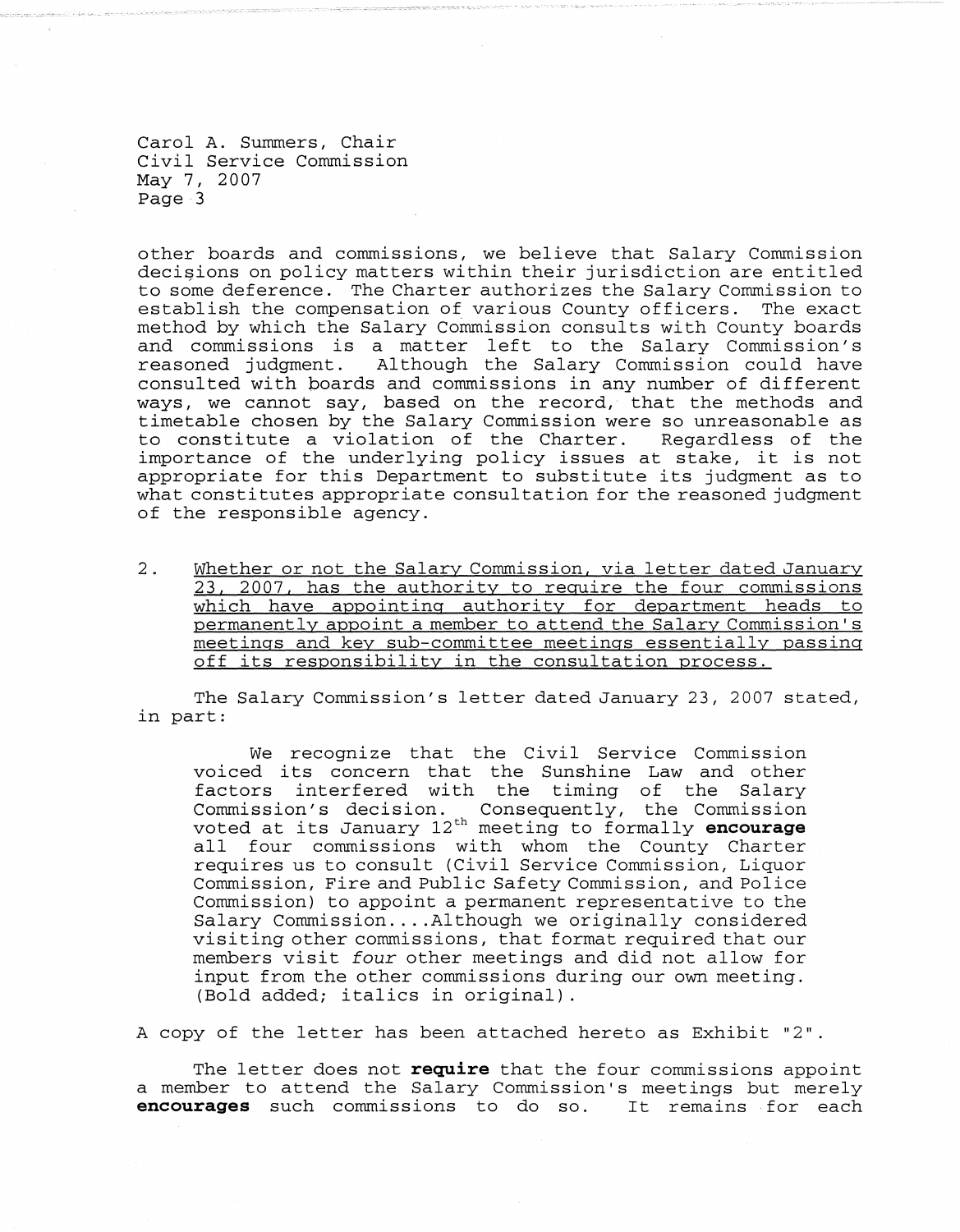Carol **A.** Summers, Chair Civil Service Commission May 7, 2007 Page 4

commission to decide how best to communicate with the Salary Commission.

APPROVED FOR TRANSMITTAL: ~~---.. *'----r-* If' / i *<sup>j</sup>*  $l$ TILCO BRIAN T. MOTO Corporation Counsel

Enclosures: Exhibits "1" and "2"

cc: Douglas Levin, Chair, Salary Commission Lynn Krieg, Director of Personnel Services John D. Kim, Deputy Corporation Counsel Michele White, Legal Assistant

S:\ALL\Advisory\TFV\salary commission.wpd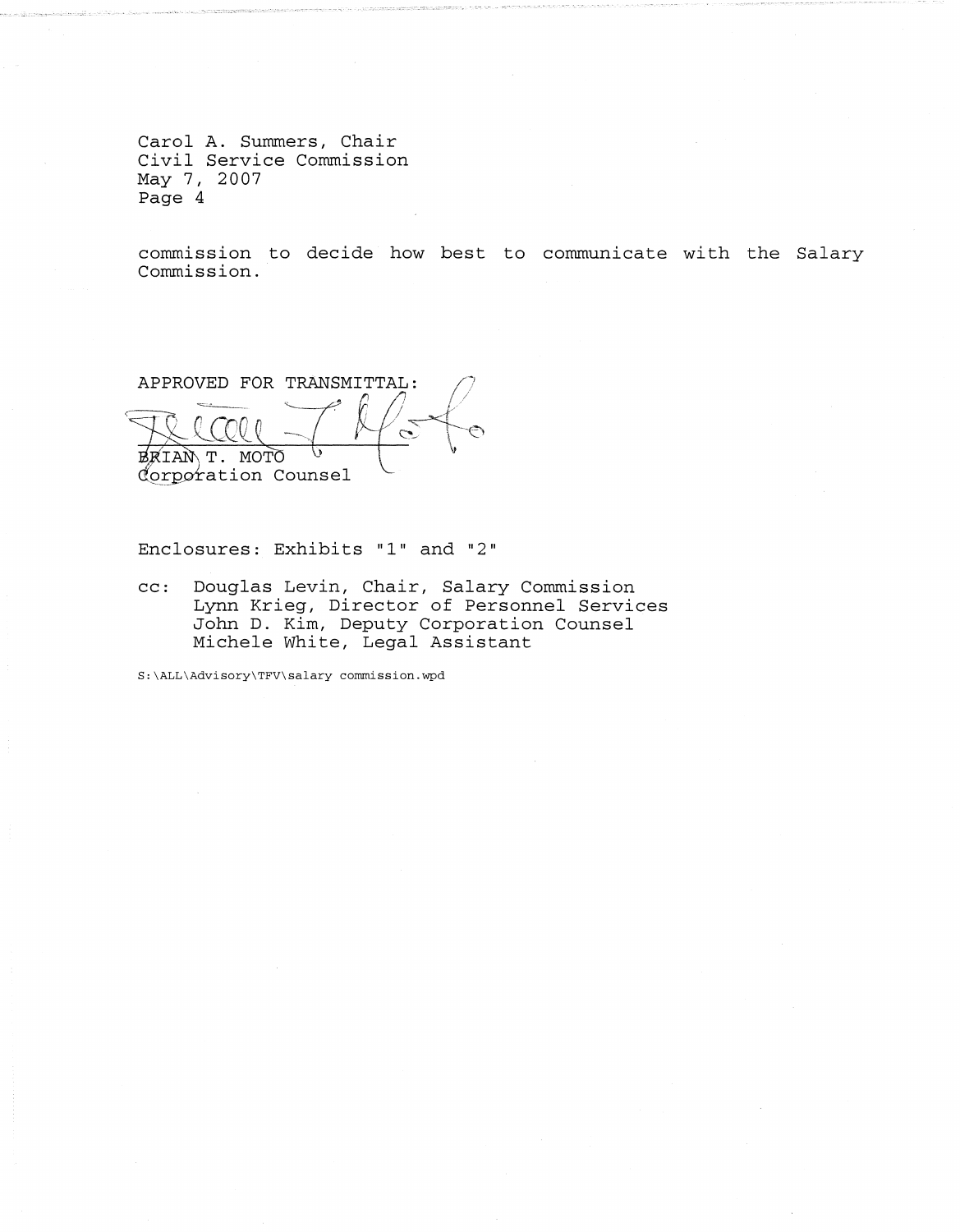ALAN M. ARAKAWA Mayor

KEITH A. REGAN Managing Director



**RECEIVED** 2ID6 oei 30 PM Lt: 32 OFFICE OF THE MAYOR

COUNTY OF MAUl OFFICE OF THE MAYOR 200 S. HIGH STREET WAILUKU, MAUL HAWAII 96793

October 30, 2006

## TRANSMITTAL

TO: Managing Director, Office of the Mayor

Director & Deputy Director, Department of Planning Director & Deputy Director, Department of Finance Director & Deputy Director, Department of Housing and Human Concerns Director & Deputy Director, Department of Water Supply Director & Deputy Director, Department of Public Works & Environmental Management Director & Deputy Director, Department of Parks & Recreation Director & Deputy Director, Department Liquor Control Prosecuting Attorney & First Deputy Prosecuting Attorney, Department of the Prosecuting Attorney Chief of Police & Deputy Chief of Police, Department of Police Fire Chief & Deputy Fire Chief, Department of Fire and Public Safety Corporation Counsel & First Deputy Corporation Counsel, Department of Corporation Counsel Director & Deputy Director, Department of Personnel Services Director & Deputy Director, Department of Transportation County of Maui Civil Service Commission County of Maui Fire and Public Safety Commission County of Maui Board of Water Supply County of Maui Liquor Control Commission County of Maui Police Commission

## SUBJECT: SALARY COMMISSION'S REVISED SALARY MODEL

EXHRIT "

At its regular meeting of Friday, October l3, 2006, the Salary Commission tentatively approved a revised model for determining the compensation of the directors and deputy directors for the various departments of the County of Maui. This includes compensation levels we anticipate would begin on January 1,2007, pending final decision by the Commission.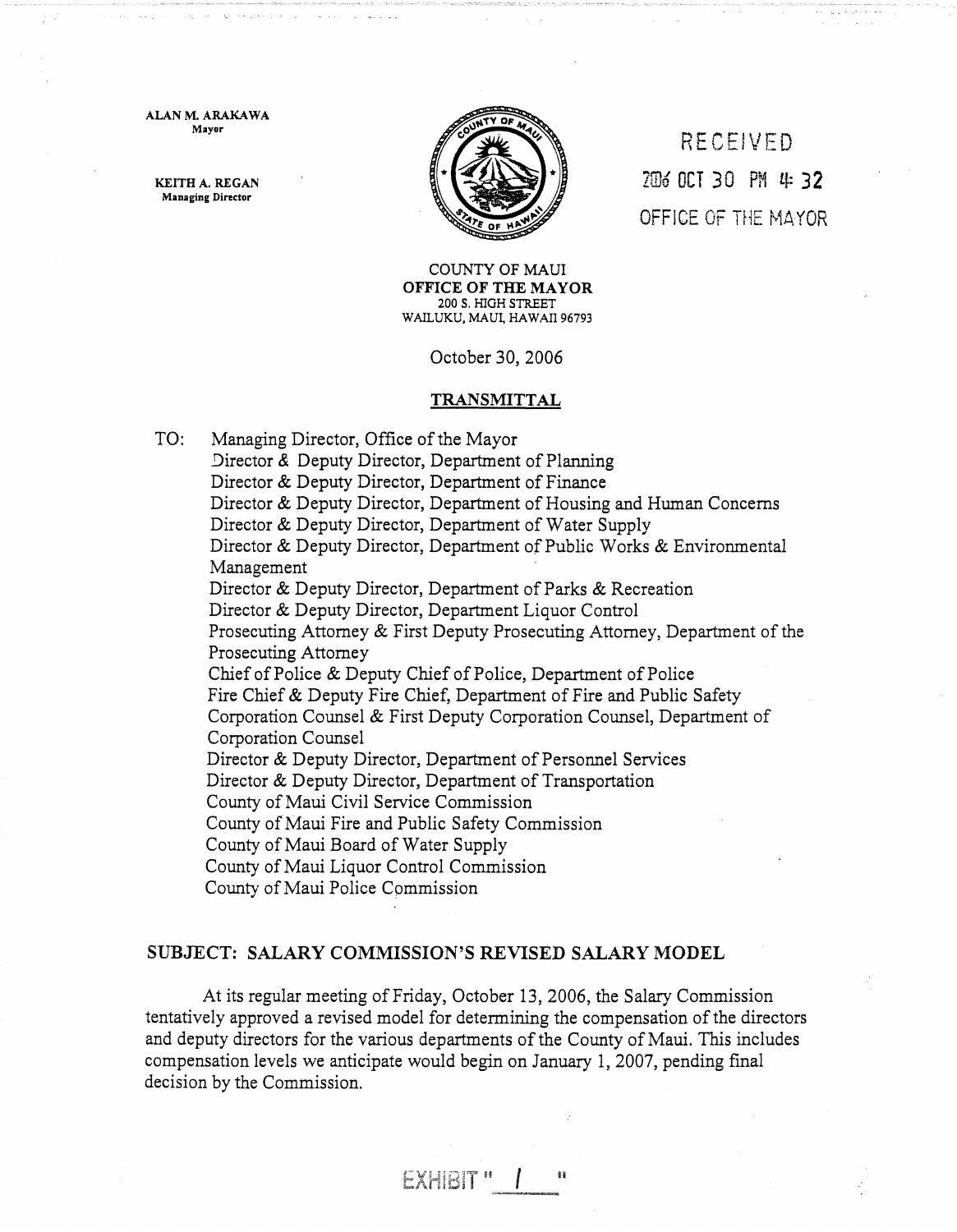The revised model is complex, weighting a number of factors together to arrive at what we believe is fair and appropriate compensation. Due to the model's complexity, and to encourage your participation in the review process, we are providing a two-month comment period before final adoption.

• At our regular meeting scheduled for Friday, November 17, 2006, we will include an explanatory seminar of the model, followed by a question and answer session.

• At our subsequent meeting on Friday, December 15, 2006, we will operate in the traditional format, taking public testimony and beginning our final deliberations on the proposal.

If this matter is important to you, we strongly encourage you to take a look at the model beforehand and attend *both* meetings. The first meeting will give you an opportunity to understand the model and the extensive decision making that took place when determining the proposed salaries. The traditional format of the second meeting will not allow us to answer your questions directly, but you will have an opportunity to testify on the model.

A copy of the revised model is attached. Ypu may also view or print the model by visiting the County of Maui website at *www.mauicounty.gov.* To find the model within the County's website, please scroll down the "Boards and Commissions" column and click on "Salary Commission." Next, click on "Issues," and you will find seven files to review.

Sincerely |<br>|C/Th / / ///. Douglas Levin

Chair, Salary Commission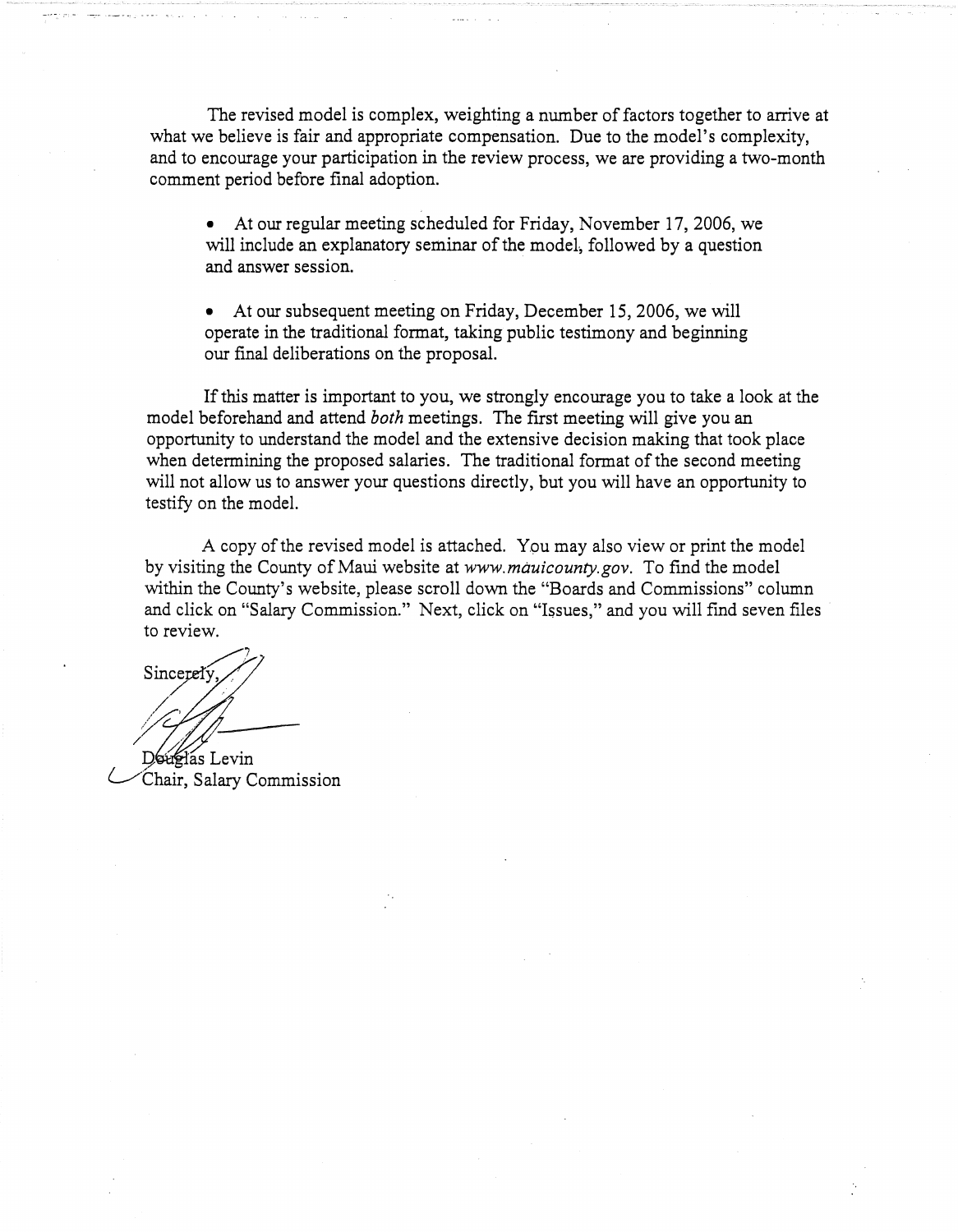CHARMAINE TAVARES Mayor



PECEIVED 207 JAN 23 PM 4:08 OFFICE OF THE MAYOR

COUNTY OF MAUl OFFICE OF THE MAYOR 200 S. HIGH STREET WAILUKU, MAUl, HAWAII 96793

January 23, 2007

Honorable Charmaine Tavares Mayor, County of Maui 200 S. High Street Wailuku, Hawaii 96793

For Transmittal to:

Carol Summers, Chair, and Members of the Civil Service Commission 200 S. High Street Wailuku, Hawaii 96793

Dear Chair Summers:

## SUBJECT: SALARY INCREASE FOR DEPARTMENT HEADS AND **DEPUTIES**

At its January 12, 2007 meeting, the Salary Commission voted to approve salary increases for the directors and deputies of the following departments: Corporation Counsel, Finance, Fire- and Public Safety, Housing and Human Concerns, Liquor Control, Management, Parks and Recreation, Personnel, Planning, Police, Prosecuting Attorney, Public Works and Environmental Management, Transportation, and. Water. The salary increases are retroactive to January 2, 2007. The approved salaries and the "salary model" on which it is based are attached.

The approval of these salaries is an important milestone in the continuing efforts of the Salary Commission to improve the timing and methodology employed in determining appropriate compensation for our hard-working County department heads. For the first time, the Commission approved salaries based on a salary model, which took into account factors such as cost of living, salary inversion, professional requirements, the breadth of a department head's responsibility, and comparisons to peers in other Hawaii counties. The Commission held a two-month comment period, including an informal question-and-answer session, to encourage participation in the process by department heads, your commission, and the public.

 $EXHIBIT$   $\cdot$  2